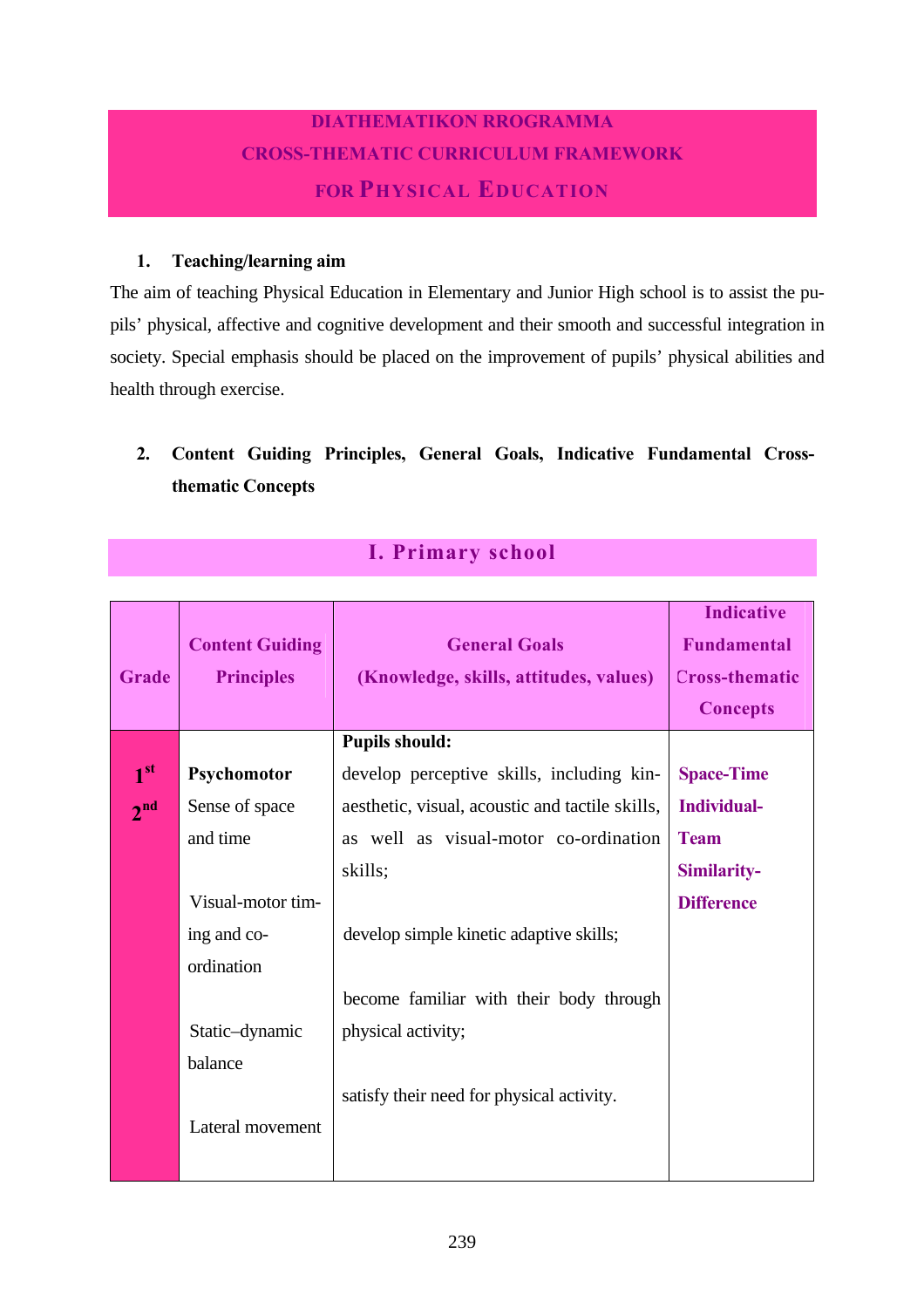| Body posture        |                                                |                    |
|---------------------|------------------------------------------------|--------------------|
| Imagination and     |                                                |                    |
| creativity          |                                                |                    |
| <b>Dance-Music</b>  | be introduced to elements of rhythm and        | <b>Space-Time</b>  |
| <b>Education</b>    | movement;                                      | Similarity-        |
| The features of     |                                                | <b>Difference</b>  |
| rhythm. (time,      | develop<br>verbal<br>communication<br>non      | <b>Sound</b>       |
| space, power and    | skills:<br>expressive<br>movement,<br>creative | <b>Change</b>      |
| form)               | movement;                                      |                    |
|                     |                                                |                    |
| Sound Intensity     | develop their imagination and creativity;      |                    |
| (Rhythmic re-       |                                                |                    |
| sponse to songs     | express themselves through physical activ-     |                    |
| through dance)      | ity.                                           |                    |
| <b>Games</b>        | become familiar with the concepts of indi-     | <b>Space-Time</b>  |
| Individual-team,    | vidual and team;                               | <b>Individual-</b> |
| traditional, free   |                                                | <b>Team</b>        |
| and structured      | learn to observe the rules in games;           | Similarity-        |
| games               |                                                | Difference.        |
|                     | develop team spirit, self-discipline, respect  |                    |
|                     | for others and communication skills;           |                    |
|                     |                                                |                    |
|                     | be introduced to traditional games;            |                    |
|                     |                                                |                    |
|                     | develop simple motor skills;                   |                    |
|                     | develop a positive attitude towards virtues,   |                    |
|                     | such as honesty, justice and respect for the   |                    |
|                     | opponent.                                      |                    |
|                     |                                                |                    |
| <b>Traditional</b>  | explore elements of the Hellenic popular       | <b>Tradition</b>   |
| <b>Greek dances</b> | tradition, such as rhythm, movements, mu-      | <b>Culture</b>     |
|                     |                                                |                    |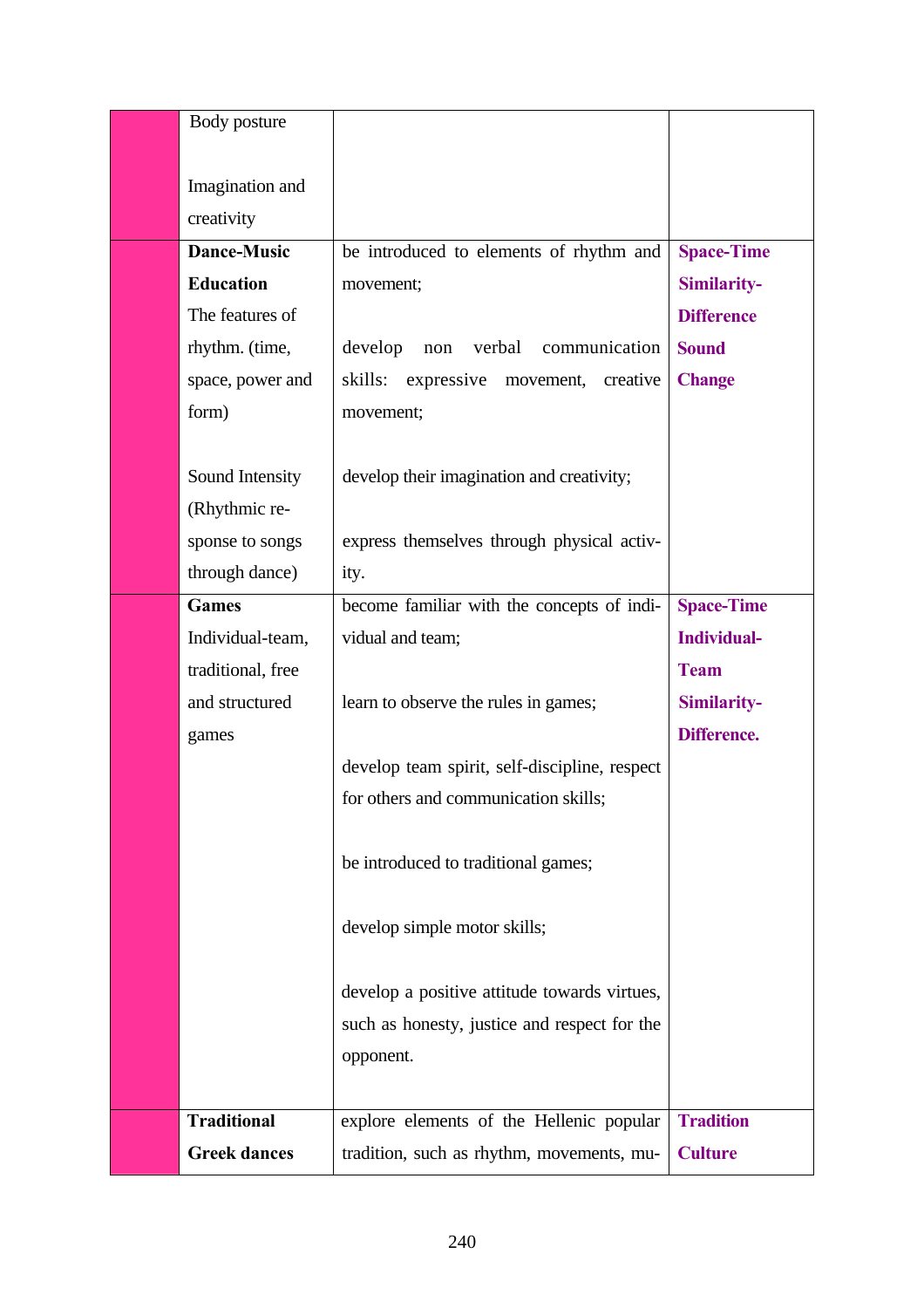|                 | Syrtos in three     | sic, songs, and customs;                        | <b>Individual-</b>   |
|-----------------|---------------------|-------------------------------------------------|----------------------|
|                 | Fast hassapiko      |                                                 | <b>Team</b>          |
|                 | Ai-Yiorgis          | acquire knowledge of traditional Hellenic       | <b>Communication</b> |
|                 | Local dances        | dances, music and songs from different          | <b>Interaction</b>   |
|                 |                     | parts of Greece;                                |                      |
|                 |                     |                                                 |                      |
|                 |                     | develop perceptive skills, including kin-       |                      |
|                 |                     | aesthetic, visual, acoustic and tactile skills, |                      |
|                 |                     | as well as visual-motor co-ordination           |                      |
|                 |                     | skills;                                         |                      |
|                 |                     |                                                 |                      |
|                 |                     | learn to appreciate the aesthetic elements of   |                      |
|                 |                     | movement.                                       |                      |
|                 | Swimming, where     |                                                 |                      |
|                 | facilities allow    |                                                 |                      |
|                 | Psychomotor         | develop social and personal virtues such        | <b>Space-Time</b>    |
|                 | (Motor skills, Fit- | as: co-operation, team spirit, self-discipline, | <b>System</b>        |
|                 | ness)               | strong will, responsibility, patience, perse-   | <b>Organization</b>  |
|                 |                     | verance and courage;                            | <b>(Balance</b>      |
|                 | Gymnastics          |                                                 | <b>Symmetry</b> )    |
|                 |                     | develop perceptive skills, including kin-       | Similarity-          |
|                 |                     | aesthetic, visual, acoustic and tactile skills, | <b>Difference</b>    |
| 3 <sup>rd</sup> |                     | as well as visual-motor co-ordination           | <b>Change</b>        |
| 4 <sup>th</sup> |                     | skills;                                         | Development-         |
|                 |                     |                                                 | <b>Growth</b>        |
|                 |                     | develop simple motor adaptive skills and        |                      |
|                 |                     | complex motor adaptive skills;                  |                      |
|                 |                     | improve their performance: speed, flexibil-     |                      |
|                 |                     | ity and agility;                                |                      |
|                 |                     |                                                 |                      |
|                 |                     | verbal<br>develop<br>communication<br>non       |                      |
|                 |                     | skills:                                         |                      |
|                 |                     | expressive movement, creative movement.         |                      |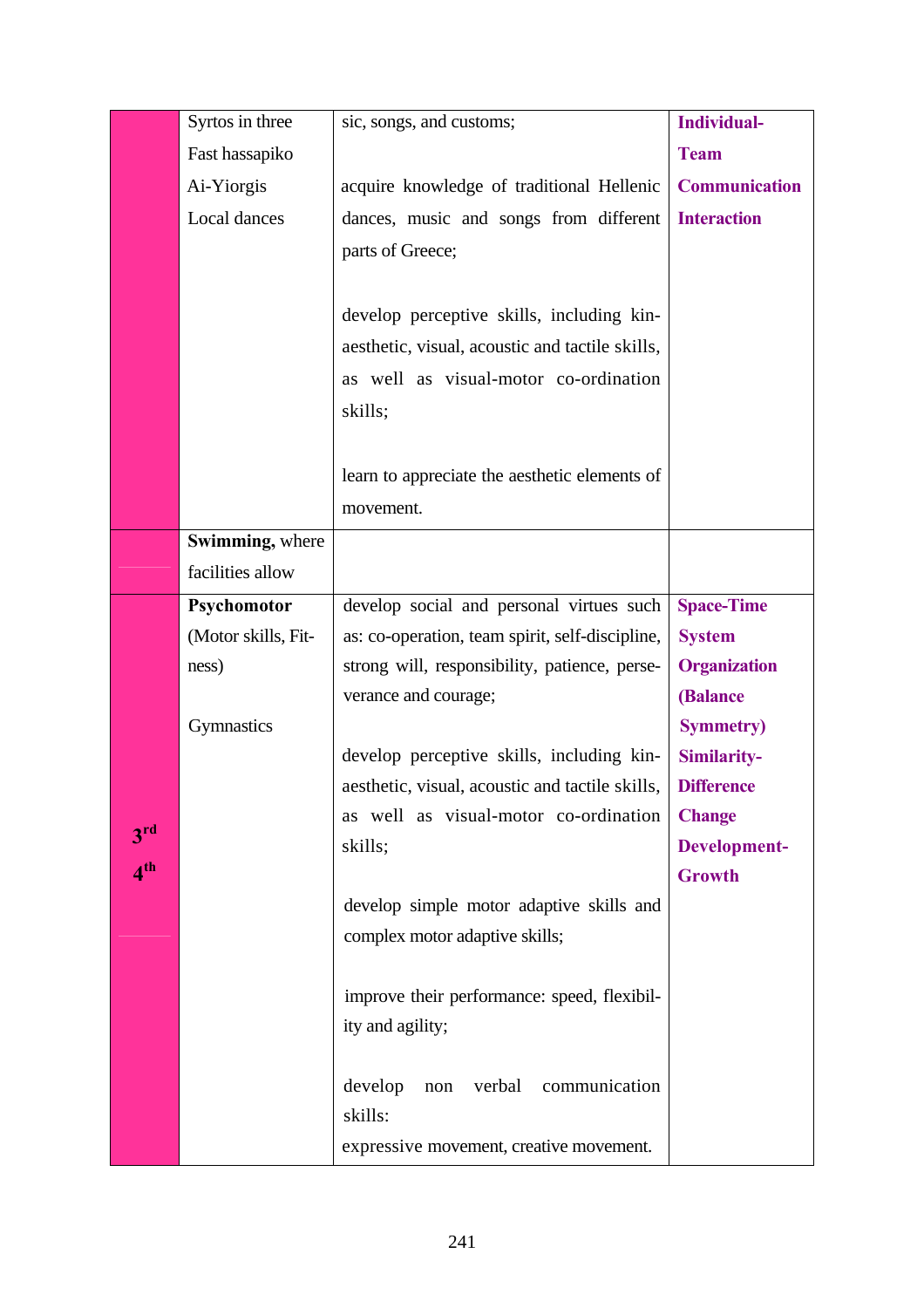| <b>Dance-Music</b> | explore elements of rhythm and movement;      | <b>Space-Time</b>  |
|--------------------|-----------------------------------------------|--------------------|
| <b>Education</b>   | express themselves through song and           | Similarity-        |
| Songs and exer-    | dance;                                        | <b>Difference</b>  |
| cises with small   |                                               | <b>Sound</b>       |
| percussion instru- | improve their motor skills;                   | <b>Change</b>      |
| ments accompa-     |                                               | <b>Interaction</b> |
| niment             | develop simple motor adaptive skills;         |                    |
|                    |                                               |                    |
| Different ways of  | develop non verbal communication skills:      |                    |
| performing basic   | expressive movement, creative movement;       |                    |
| movements using    |                                               |                    |
| body parts         | develop their imagination and creativity;     |                    |
|                    |                                               |                    |
| Floor exercises    | acquire a sense of space through body         |                    |
| with rhythmic      | movement;                                     |                    |
| blows accompa-     |                                               |                    |
| niment             | improvise using body movement.                |                    |
|                    |                                               |                    |
| Rhythmic patterns  |                                               |                    |
| Motor improvisa-   |                                               |                    |
| tion               |                                               |                    |
| <b>Games</b>       | learn to observe and respect the rules;       | <b>Space-Time</b>  |
| Individual-team,   |                                               | <b>System</b>      |
| traditional, free  | develop team spirit, self-discipline, respect | (Organization-     |
| and structured     | and communication skills;                     | <b>Balance</b> )   |
| games              |                                               | Similarity-        |
|                    | learn to respect and appreciate each player's | <b>Difference</b>  |
|                    | contribution to the game;                     | <b>Individual-</b> |
|                    |                                               | <b>Group</b>       |
|                    | be introduced to traditional games;           | <b>Change</b>      |
|                    |                                               | <b>Interaction</b> |
|                    | be introduced to games from other coun-       | (Collaboration-    |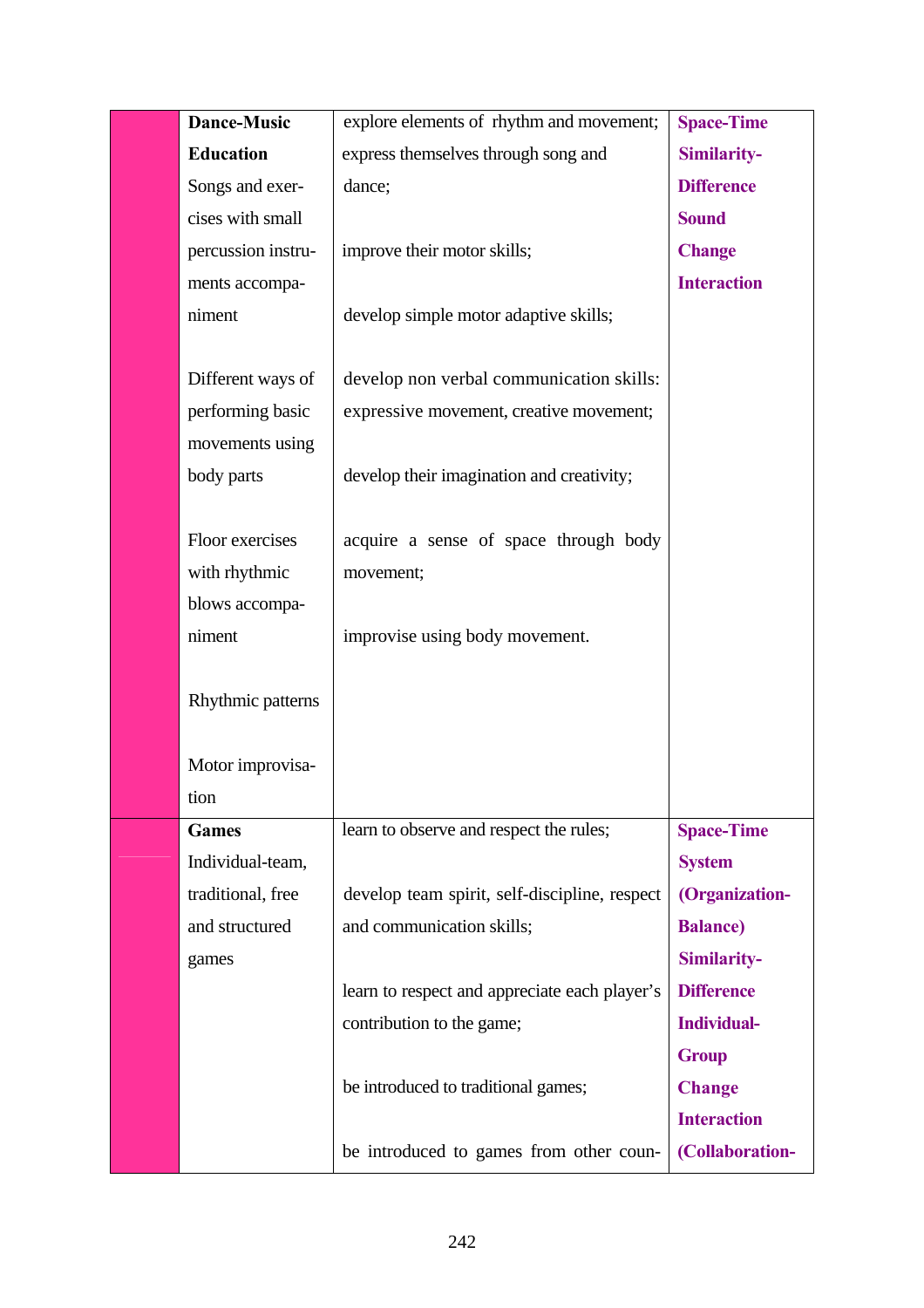|                      | tries and compare them with Greek games;        | <b>Team spirit-</b> |
|----------------------|-------------------------------------------------|---------------------|
|                      |                                                 | <b>Interdepend-</b> |
|                      | develop their imagination;                      | ence)               |
|                      |                                                 |                     |
|                      | develop a positive attitude towards virtues,    |                     |
|                      | such as honesty, justice, respect for the op-   |                     |
|                      | ponent, prudent acceptance of victory and       |                     |
|                      | defeat;                                         |                     |
|                      |                                                 |                     |
|                      | develop simple motor skills;                    |                     |
|                      |                                                 |                     |
|                      | be motivated to take initiatives;               |                     |
|                      | improve their performance by improving          |                     |
|                      | their speed, flexibility and agility;           |                     |
|                      | realize the importance of participation in      |                     |
|                      | games.                                          |                     |
| <b>Initiation</b> to | improve their motor skills (catching, walk-     | <b>Space-Time</b>   |
| structured games     | ing, jumping, balancing, and climbing);         | <b>Individual-</b>  |
| and athletics        |                                                 | <b>Team</b>         |
| techniques           | be initiated to the sports that will be         | Similarity-         |
|                      | taught about in the next classes;               | <b>Difference</b>   |
| <b>Games</b>         |                                                 | <b>Change</b>       |
| Football             | learn to observe and respect the rules;         | <b>Interaction</b>  |
| <b>Basketball</b>    |                                                 |                     |
| Volleyball           | realize the value of life-long exercise and its |                     |
| Handball             | positive effects on body and mind;              |                     |
| <b>Athletics</b>     |                                                 |                     |
| Running races        | realize the importance of acquiring athletic    |                     |
| Jumps                | habits for amateur pursuit.                     |                     |
| <b>Traditional</b>   | acquire knowledge of traditional Greek          | <b>Tradition</b>    |
| <b>Greek dances</b>  | dances, music and songs from different parts    | <b>Culture</b>      |
| Karagkouna           | of Greece;                                      | <b>Individual-</b>  |
| Palamakia            |                                                 | <b>Group</b>        |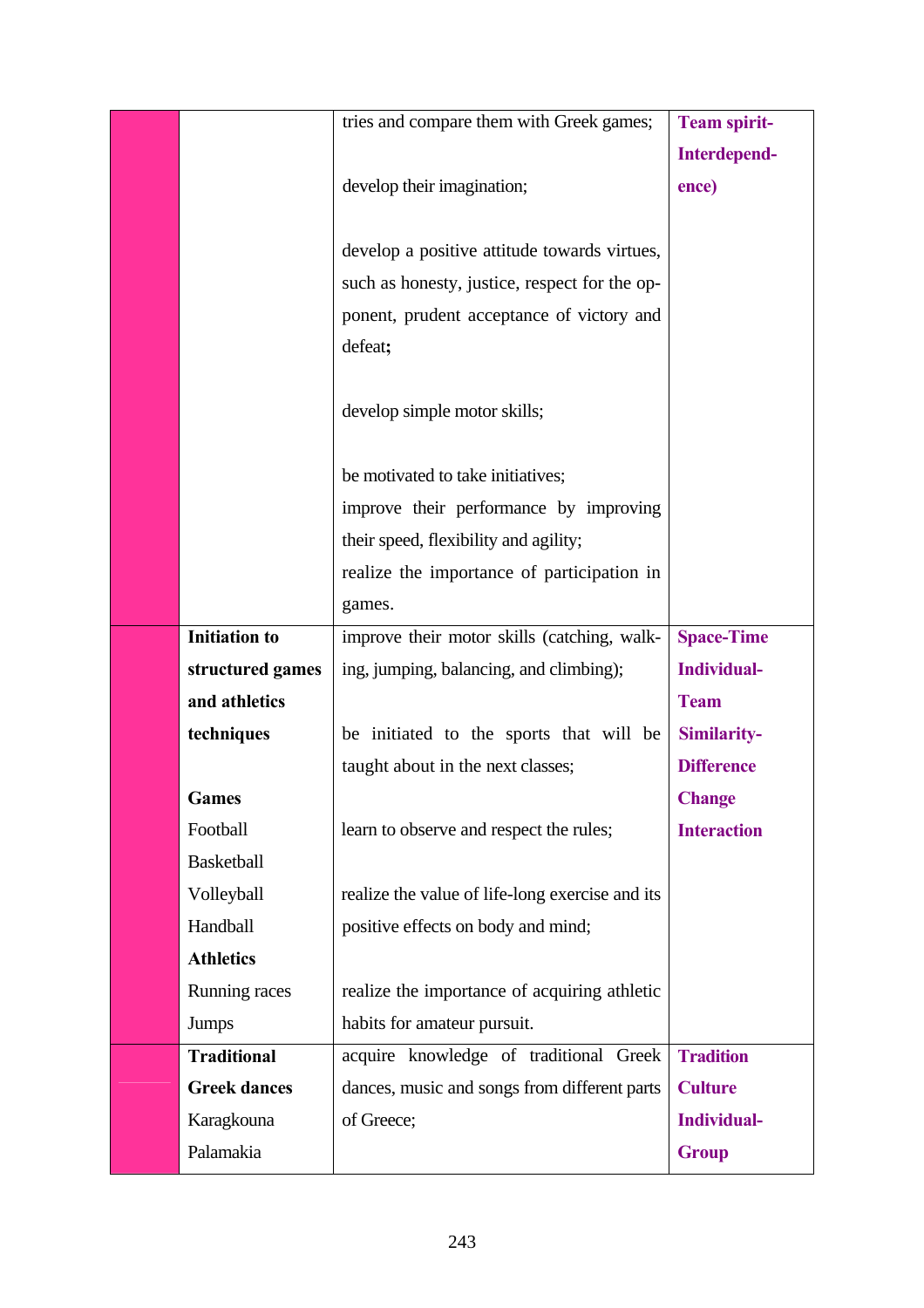|                 | Podaraki            | explore elements of the Hellenic popular     | <b>Communication</b>  |
|-----------------|---------------------|----------------------------------------------|-----------------------|
|                 | Syrtos of the       | tradition;                                   | <b>Interaction</b>    |
|                 | islands             |                                              |                       |
|                 | Tsakonikos          | become familiar with the Hellenic cultural   |                       |
|                 | Local dances        | tradition;                                   |                       |
|                 |                     |                                              |                       |
|                 |                     | learn to appreciate the aesthetics of        |                       |
|                 |                     | movement.                                    |                       |
|                 | Swimming,           |                                              |                       |
|                 | where facilities    |                                              |                       |
|                 | allow               |                                              |                       |
|                 | <b>Games</b>        | develop complex motor skills and sophis-     | Individual-           |
|                 | Basketball          | ticated motor skills;                        | team                  |
|                 | Volleyball          |                                              | <b>System</b>         |
|                 | Football            | improve their performance by improving       | <b>Organization-</b>  |
|                 | Handball            | their speed, flexibility, and agility;       | <b>Balance-</b>       |
|                 |                     |                                              | Law                   |
|                 |                     | become familiar with the rules of various    | Similarity-           |
|                 |                     | sports and games;                            | <b>Difference</b>     |
| 5 <sup>th</sup> |                     |                                              | <b>Equality</b>       |
| 6 <sup>th</sup> |                     | acquire knowledge of the history of the      | <b>Change</b>         |
|                 |                     | Olympic games and sports;                    | <b>Interaction</b>    |
|                 |                     |                                              | <b>Collaboration-</b> |
|                 |                     | learn the basics of healthy eating, personal | <b>Team spirit</b>    |
|                 |                     | hygiene and first aids;                      |                       |
|                 |                     |                                              |                       |
|                 |                     | develop a positive attitude towards social   |                       |
|                 |                     | and personal virtues, such as collabora-     |                       |
|                 |                     | tion, team spirit, self-discipline, strong   |                       |
|                 |                     | will, responsibility, patience, perseverance |                       |
|                 |                     | and courage.                                 |                       |
|                 | <b>Athletics</b>    | become familiar with and<br>understand       | <b>Space-Time</b>     |
|                 | Athletic activities | basic techniques in running, jumping and     | Similarity-           |
|                 | Running races       | throwing;                                    | <b>Difference</b>     |
|                 | Jumping             |                                              | <b>Equality</b>       |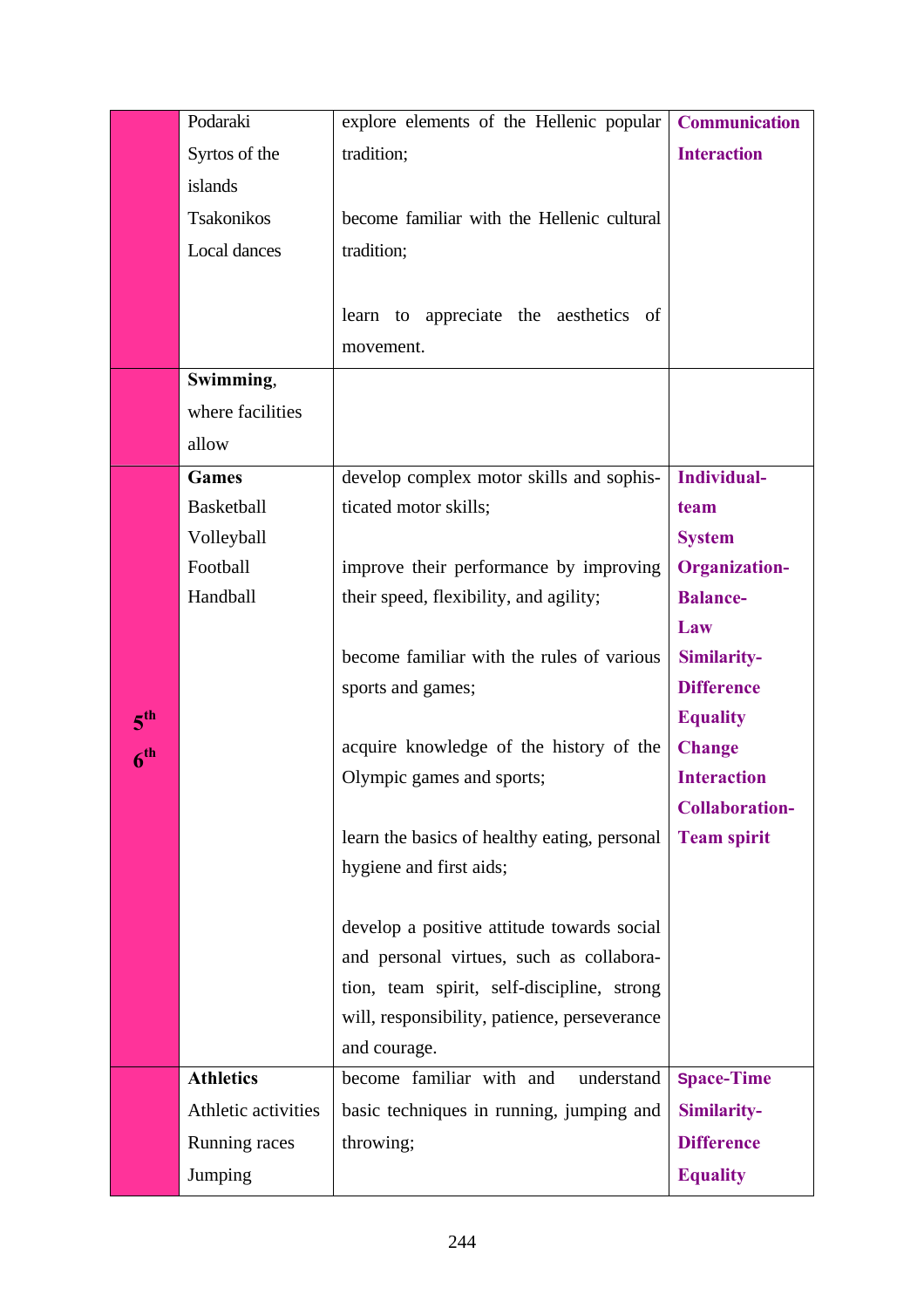| Throwing             | improve their performance in athletic ac-    | <b>Interaction</b>     |
|----------------------|----------------------------------------------|------------------------|
|                      | tivities by improving their speed, flexibil- | <b>Collaboration</b>   |
|                      | ity and agility;                             | <b>Team spirit</b>     |
|                      |                                              |                        |
|                      | develop self-discipline, patience, perse-    |                        |
|                      | verance, courage and strong will;            |                        |
|                      |                                              |                        |
|                      | learn to appreciate the importance of con-   |                        |
|                      | test and the value of participation;         |                        |
|                      |                                              |                        |
|                      | learn to appreciate and respect the effort   |                        |
|                      | of the opponent.                             |                        |
| <b>Gymnastic ac-</b> | improve their kinesthetic, visual and tac-   | <b>Space-Time</b>      |
| tivities             | tile skills and their co-ordination skills;  | <b>System</b>          |
| Free gymnastic       |                                              | (Structure-            |
| activities           | develop athletic skills: complex athletic    | <b>Classification-</b> |
| Artistic Gymnas-     | skills sophisticated athletic skills;        | <b>Organization-</b>   |
| tics                 |                                              | <b>Balance-</b>        |
| Rhythmic Gym-        | develop self-discipline, patience, perse-    | <b>Symmetry</b> )      |
| nastics              | verance, courage and strong will.            | <b>Change</b>          |
|                      |                                              | <b>Communication</b>   |
| <b>Traditional</b>   | acquire knowledge of traditional dances,     | <b>Tradition</b>       |
| <b>Greek dances</b>  | music and songs from different parts of      | <b>Culture</b>         |
| Kalamatianos         | Greece;                                      | Individual-            |
| Tik                  |                                              | <b>Team</b>            |
| Tsamikos             | explore elements of rhythm, movement,        | Communication          |
| Enteka               | music and song;                              | <b>Interaction</b>     |
| Pentozali            | become familiar with elements of the Hel-    |                        |
| Zonaradikos          | lenic popular tradition;                     |                        |
| Local dances         |                                              |                        |
|                      | learn to appreciate the value of Hellenic    |                        |
|                      | cultural heritage;                           |                        |
|                      |                                              |                        |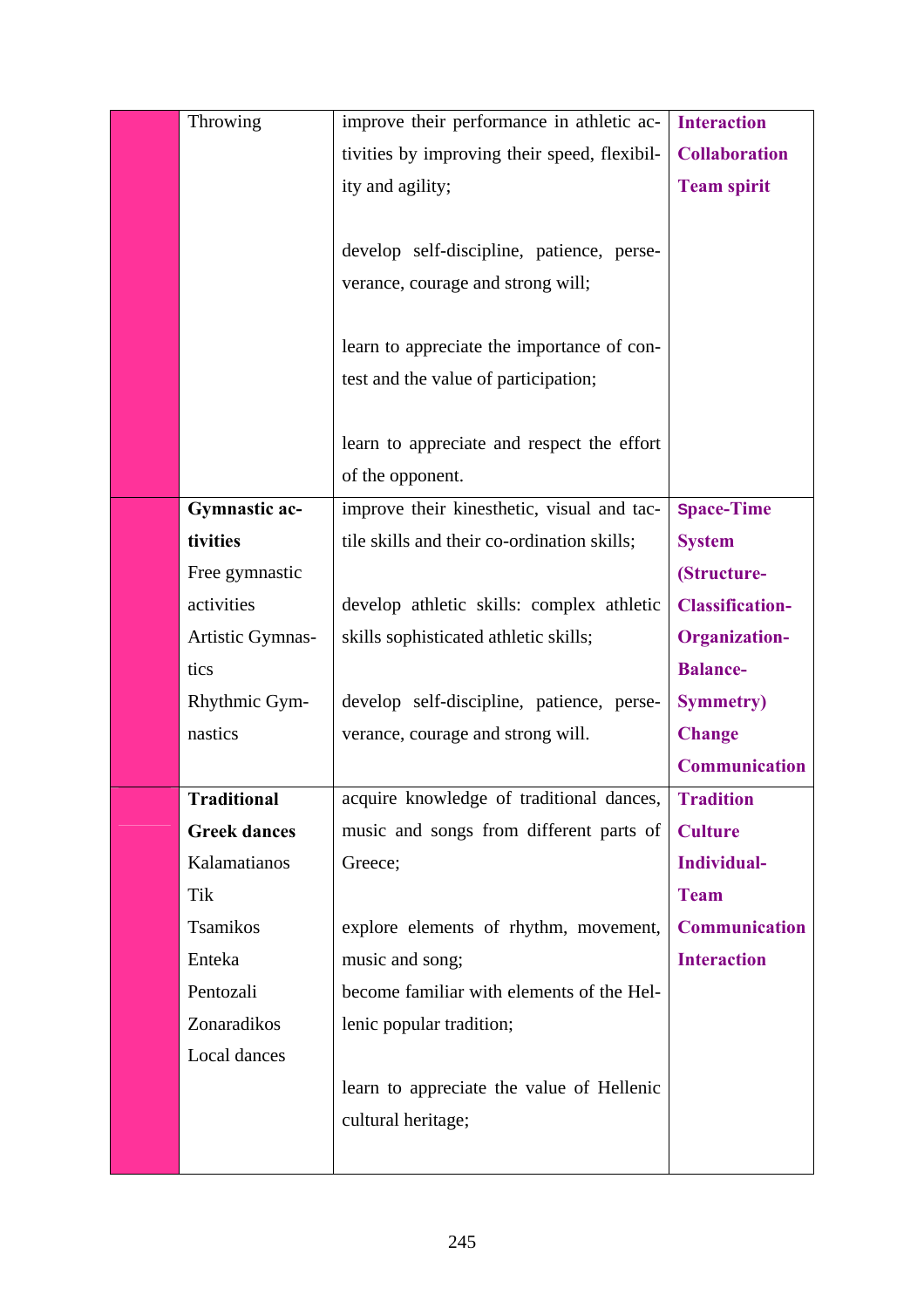|                  | learn to appreciate the aesthetics of |  |
|------------------|---------------------------------------|--|
|                  | movement.                             |  |
| Swimming,        |                                       |  |
| where facilities |                                       |  |
| allow            |                                       |  |

# **ΙΙ. Junior High school**

|                 |                        |                                             | <b>Indicative</b>      |
|-----------------|------------------------|---------------------------------------------|------------------------|
|                 | <b>Content Guiding</b> | <b>General Goals</b>                        | <b>Fundamental</b>     |
| <b>Grade</b>    | <b>Principles</b>      | (Knowledge, skills, attitudes and values)   | <b>Cross-thematic</b>  |
|                 |                        |                                             | <b>Concepts</b>        |
|                 |                        | <b>Pupils should:</b>                       |                        |
| 1 <sup>st</sup> | <b>Games</b>           | become familiar with and understand ba-     | Individual-            |
|                 | Volleyball             | sic techniques in games that are popular in | <b>Team</b>            |
|                 | Basketball             | Greece, in order to discover which ones     | <b>System</b>          |
|                 | Football               | they like or which ones suit them more;     | (Structure-            |
|                 |                        |                                             | <b>Classification-</b> |
|                 |                        | become familiar with the rules of various   | <b>Organization-</b>   |
|                 |                        | sports;                                     | <b>Balance-</b>        |
|                 |                        |                                             | Law)                   |
|                 |                        | respect the right of equal participation of | Similarity-            |
|                 |                        | all players in the game;                    | <b>Difference</b>      |
|                 |                        |                                             | <b>Equality</b>        |
|                 |                        | develop complex motor skills, sophisti-     | <b>Change</b>          |
|                 |                        | cated motor skills;                         | <b>Interaction</b>     |
|                 |                        |                                             | <b>Collaboration</b>   |
|                 |                        | improve their performance by improving      | <b>Team spirit</b>     |
|                 |                        | their strength, speed, endurance, flexibil- | <b>Dependence</b>      |
|                 |                        | ity, and agility;                           | <b>Energy</b>          |
|                 |                        |                                             |                        |
|                 |                        | maintain physical health and have a sense   |                        |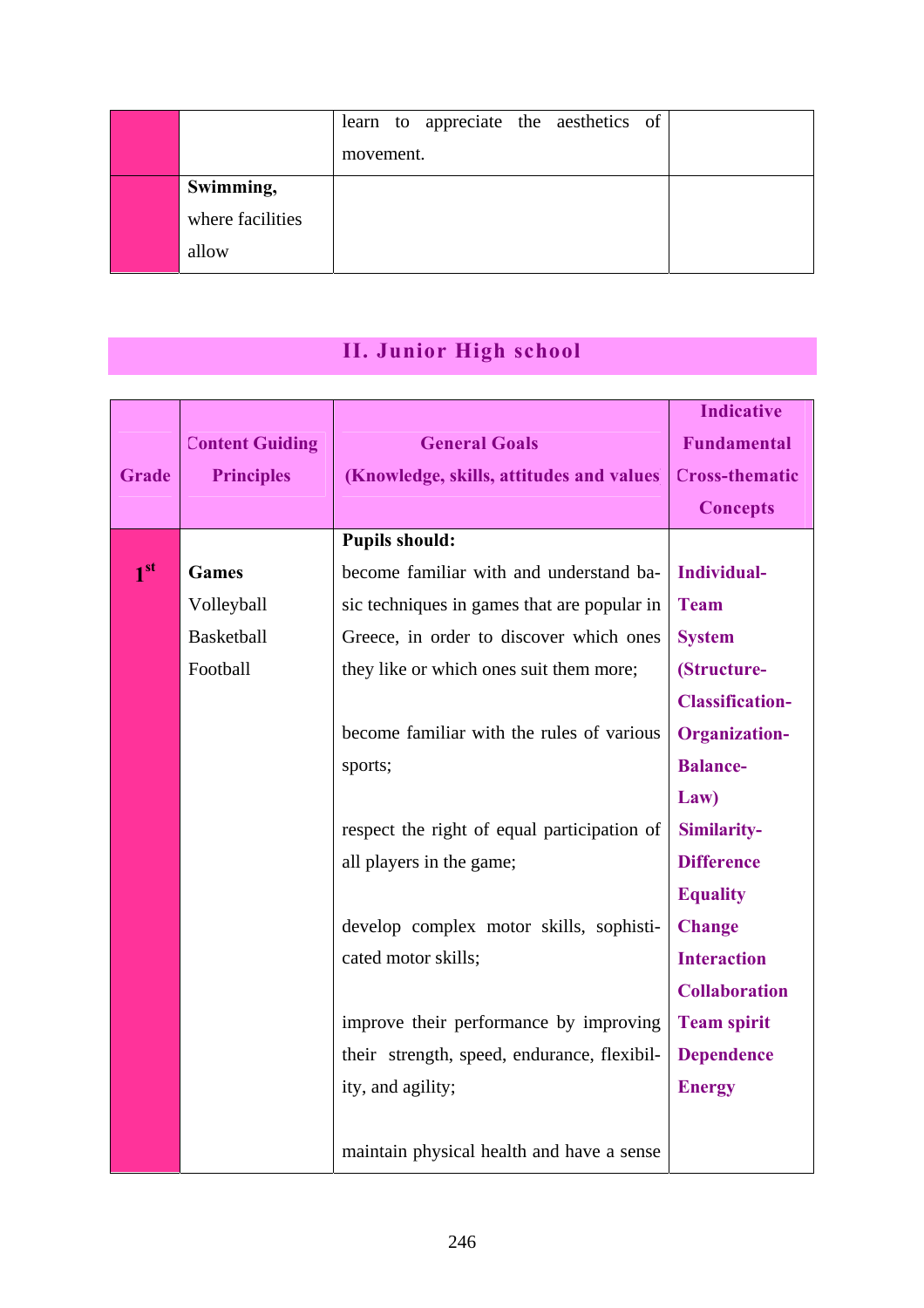|                   | of well being;                                                                                                                                                                     |                      |
|-------------------|------------------------------------------------------------------------------------------------------------------------------------------------------------------------------------|----------------------|
|                   | learn the basics of hygiene and first aids;                                                                                                                                        |                      |
|                   | realize the importance of rules in the<br>game;                                                                                                                                    |                      |
|                   | develop social and personal virtues, such<br>collaboration,<br>spirit,<br>self-<br>team<br>as<br>discipline, strong will, responsibility, pa-<br>tience, perseverance and courage. |                      |
| <b>Athletics</b>  | become familiar with understand tech-                                                                                                                                              | <b>Space-Time</b>    |
| Sprints           | niques specific to different athletic activi-                                                                                                                                      | Similarity-          |
| Long distance     | ties;                                                                                                                                                                              | <b>Difference</b>    |
| running           |                                                                                                                                                                                    | <b>Equality</b>      |
| Relay             | improve their performance by improving                                                                                                                                             | <b>Change</b>        |
| Long jump         | their endurance, strength, speed, flexibil-                                                                                                                                        | <b>Interaction</b>   |
| Triple jump       | ity and agility;                                                                                                                                                                   | <b>Collaboration</b> |
| High jump         |                                                                                                                                                                                    | <b>Team spirit</b>   |
| Shot-putting      | develop self-discipline, patience, perse-                                                                                                                                          | <b>Dependence</b>    |
| Javelin           | verance, courage and strong will;                                                                                                                                                  | <b>Energy</b>        |
| Performance       |                                                                                                                                                                                    |                      |
|                   | learn to appreciate the value of participa-                                                                                                                                        |                      |
|                   | tion in sports activities;                                                                                                                                                         |                      |
|                   | acquire knowledge of ancient Greek ath-                                                                                                                                            |                      |
|                   | letic events.                                                                                                                                                                      |                      |
| <b>Gymnastics</b> | improve their kinesthetic, visual, acoustic                                                                                                                                        | <b>Space-Time</b>    |
| Artistic Gymnas-  | and tactile skills and their co-ordination                                                                                                                                         | <b>System</b>        |
| tics              | skills;                                                                                                                                                                            | <b>Structure</b>     |
| Rhythmic Gym-     |                                                                                                                                                                                    | <b>Balance</b>       |
| nastics           | increasingly complex<br>develop<br>motor                                                                                                                                           | <b>Change</b>        |
|                   | skills;                                                                                                                                                                            | Communica-           |
|                   |                                                                                                                                                                                    | tion                 |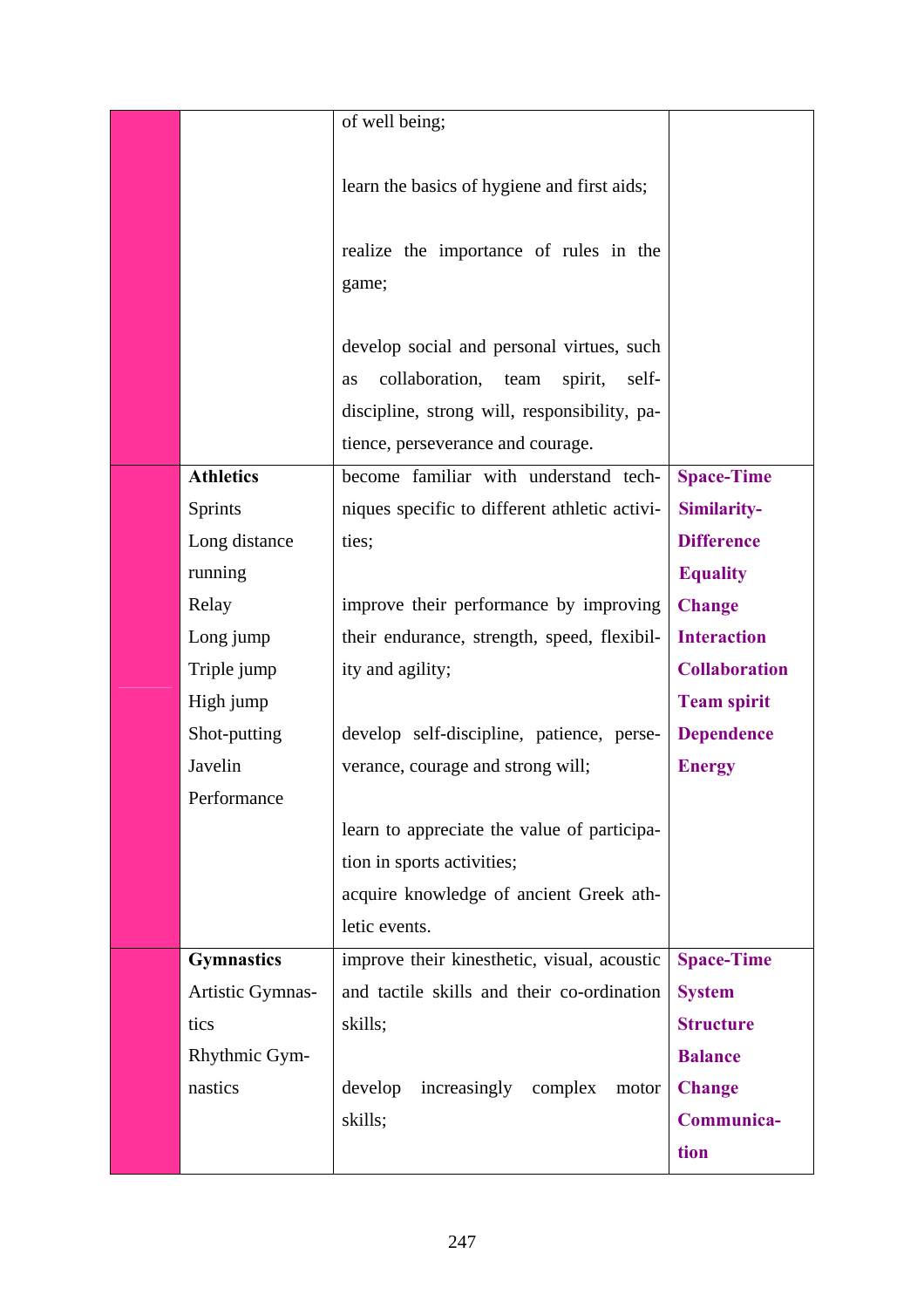|                 |                     | develop self-discipline, patience, perse-   | <b>Interaction</b>   |
|-----------------|---------------------|---------------------------------------------|----------------------|
|                 |                     | verance, courage and strong will.           | Similarity-          |
|                 |                     |                                             | <b>Difference</b>    |
|                 | <b>Traditional</b>  | acquire knowledge of traditional dances,    | <b>Tradition</b>     |
|                 | <b>Greek dances</b> | music and songs from different parts of     | <b>Culture</b>       |
|                 | Makelarikos         | Greece;                                     | Art                  |
|                 | <b>Syrtos</b>       |                                             | Individual-          |
|                 | Kalamatianos        | develop their perceptual skills, including  | <b>Group</b>         |
|                 | One local dance     | kinesthetic, visual and acoustic and their  | Communica-           |
|                 |                     | co-ordination skills;                       | tion                 |
|                 |                     |                                             | <b>Interaction</b>   |
|                 |                     | develop simple adaptive skills and com-     | <b>Collaboration</b> |
|                 |                     | plex adaptive skills;                       | <b>Team spirit</b>   |
|                 |                     |                                             |                      |
|                 |                     | explore elements of rhythm, movement,       |                      |
|                 |                     | music, song and customs of the Hellenic     |                      |
|                 |                     | popular tradition;                          |                      |
|                 |                     |                                             |                      |
|                 |                     | learn to appreciate the aesthetics of       |                      |
|                 |                     | movement.                                   |                      |
|                 | Swimming,           |                                             |                      |
|                 | where facilities    |                                             |                      |
|                 | allow               |                                             |                      |
| 2 <sup>nd</sup> | <b>Games</b>        | realize the meaning of 'fair play';         | <b>Individual-</b>   |
|                 | Volleyball          |                                             | <b>Team</b>          |
|                 | Basketball          | realize the positive short and long-term    | <b>System</b>        |
|                 | Football            | effects of exercise on body and mind;       | Similarity-          |
|                 | Handball            |                                             | <b>Difference</b>    |
|                 |                     | improve their performance by improving      | <b>Equality</b>      |
|                 |                     | their strength, speed, endurance, flexibil- | <b>Change</b>        |
|                 |                     | ity, and agility;                           | <b>Interaction</b>   |
|                 |                     |                                             | <b>Collaboration</b> |
|                 |                     | become familiar with and learn to observe   | <b>Team spirit</b>   |
|                 |                     |                                             |                      |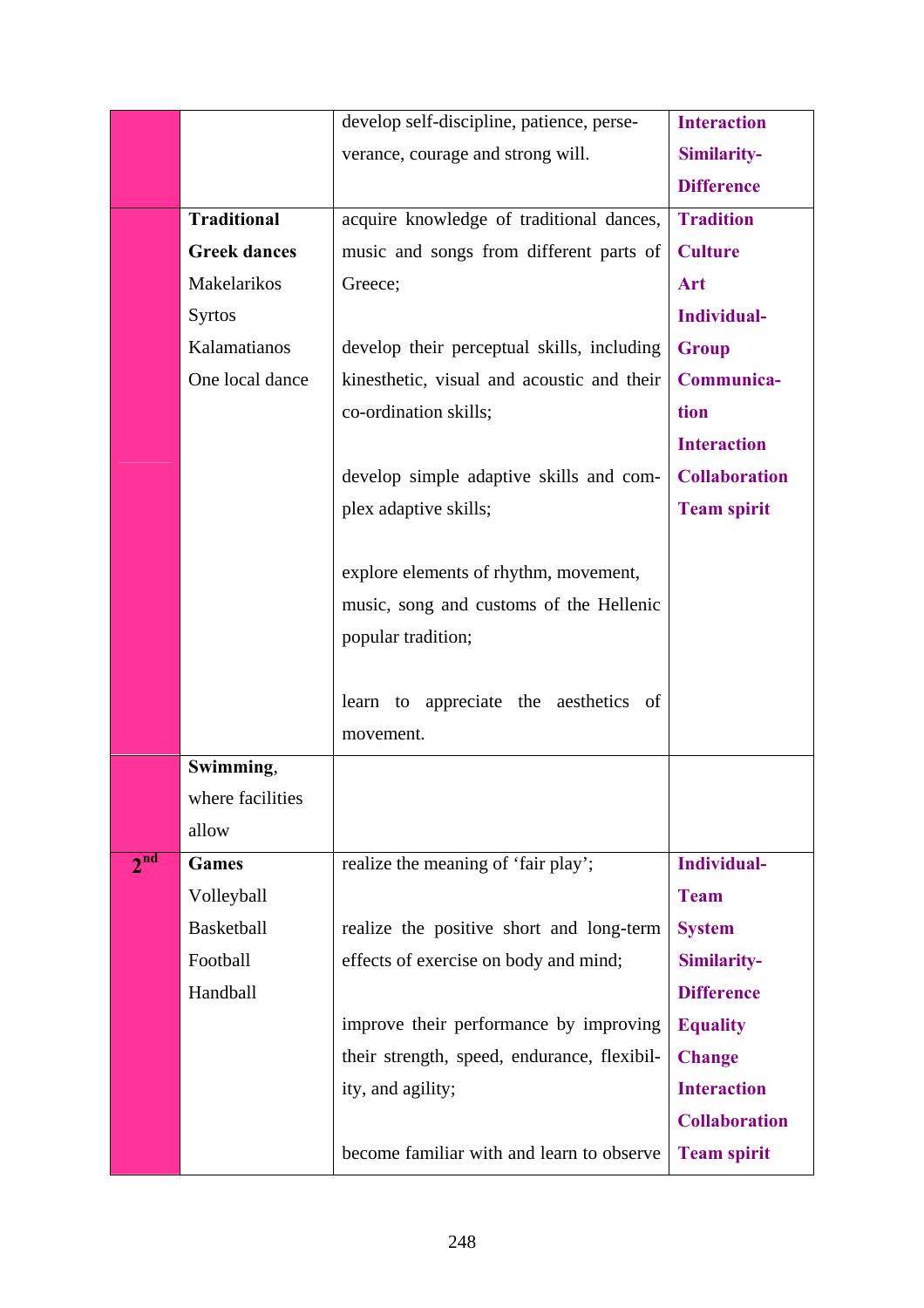|                   | the rules of different games;                   |                        |
|-------------------|-------------------------------------------------|------------------------|
|                   |                                                 |                        |
|                   | acquire knowledge of the history of             |                        |
|                   | Olympic games and sports;                       |                        |
|                   |                                                 |                        |
|                   | discover which sport suits them best for        |                        |
|                   | amateur or championship pursuit (outside        |                        |
|                   | the school context);                            |                        |
|                   |                                                 |                        |
|                   | develop a positive attitude towards social      |                        |
|                   | and personal virtues, such as collabora-        |                        |
|                   | tion, team spirit, self-discipline, strong      |                        |
|                   | will, responsibility, patience, persever-       |                        |
|                   | ance, and courage.                              |                        |
| <b>Athletics</b>  | become familiar with and understand the         | <b>Space-Time</b>      |
| <b>Sprints</b>    | techniques of recognized athletic activi-       | Similarity-            |
| Long distance     | ties;                                           | <b>Difference</b>      |
| running           |                                                 | <b>Equality</b>        |
| Relay             | test their skills in athletic activities in or- | <b>Change</b>          |
| Long jump         | der to realize their potential;                 | (Development-          |
| Triple jump       |                                                 | Growth)                |
| High jump         | develop self-discipline, patience, perse-       | <b>Interaction</b>     |
| Shoot-putting     | verance, courage and strong will;               | <b>Collaboration</b>   |
| Javelin           |                                                 |                        |
| Performance       | learn to appreciate the value of participa-     |                        |
|                   | tion in the game;                               |                        |
|                   |                                                 |                        |
|                   | Understand the difference between ama-          |                        |
|                   | teur and championship pursuit in sports.        |                        |
| <b>Gymnastics</b> | improve their kinesthetic, visual, acoustic     | <b>Space-Time</b>      |
| Artistic Gymnas-  | and tactile skills and their co-ordination      | <b>System</b>          |
| tics              | skills;                                         | <b>Structure-</b>      |
| Rhythmic gym-     |                                                 | <b>Classification-</b> |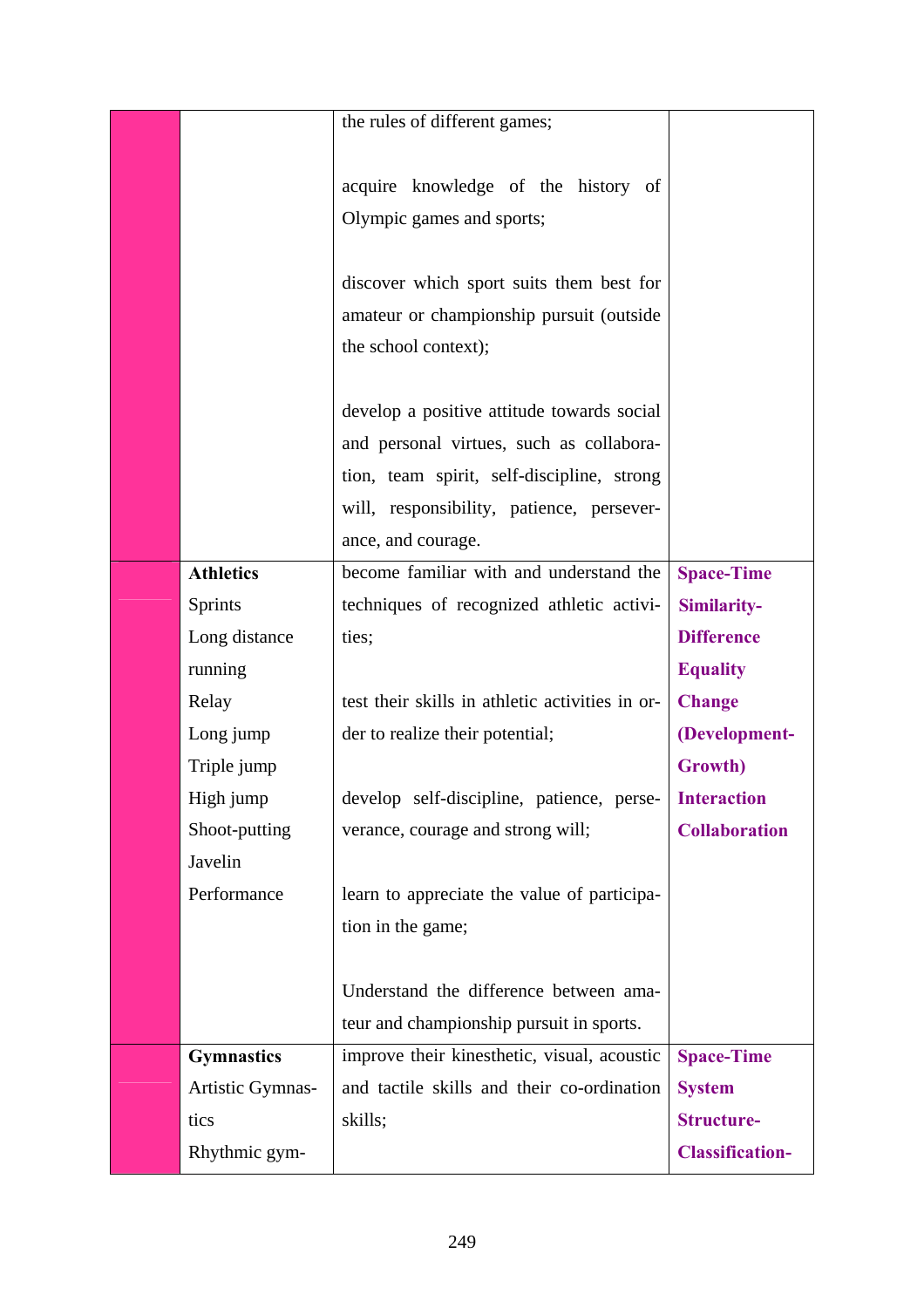|                 | nastics             | increasingly<br>develop<br>complex<br>motor | <b>Organization-</b>  |
|-----------------|---------------------|---------------------------------------------|-----------------------|
|                 |                     | skills;                                     | <b>Balance-</b>       |
|                 |                     |                                             | <b>Symmetry</b> )     |
|                 |                     | develop their imagination and creativity;   | Communica-            |
|                 |                     |                                             | tion                  |
|                 |                     | acquire the basics of first aids;           |                       |
|                 | <b>Traditional</b>  | develop their dancing skills;               | <b>Tradition</b>      |
|                 | <b>Greek dances</b> |                                             | <b>Culture</b>        |
|                 |                     | learn to appreciate harmony, rhythm,        | Art                   |
|                 | (Consolidate their  | symmetry, and the aesthetics in move-       | Individual-           |
|                 | knowledge of        | ment;                                       | group                 |
|                 | dances learnt in    |                                             | Communica-            |
|                 | previous grade      | acquire knowledge of traditional dances,    | tion                  |
|                 | levels)             | music and songs from different parts of     | <b>Interaction</b>    |
|                 | Samarina            | Greece;                                     | <b>Collaboration</b>  |
|                 | Tsamikos            |                                             | <b>Team spirit</b>    |
|                 |                     | become familiar with and appreciate the     |                       |
|                 |                     | Hellenic popular tradition and cultural     |                       |
|                 |                     | heritage;                                   |                       |
|                 |                     |                                             |                       |
|                 |                     | refine their knowledge of music and songs   |                       |
|                 |                     | of traditional dances.                      |                       |
|                 | Swimming,           |                                             |                       |
|                 | where facilities    |                                             |                       |
|                 | allow               |                                             |                       |
| 3 <sup>rd</sup> | <b>Games</b>        | discover which game suits them best for     | <b>Individual-</b>    |
|                 | Volleyball          | amateur or championship pursuit (outside    | <b>Team</b>           |
|                 | Basketball          | the school context);                        | <b>System</b>         |
|                 | Handball            |                                             | (Structure-           |
|                 |                     | realize the importance of respect for the   | <b>Classification</b> |
|                 |                     | opponent and for human dignity;             | <b>Organization-</b>  |
|                 |                     |                                             | <b>Balance-</b>       |
|                 |                     | learn how to be modest in victory and       | Law)                  |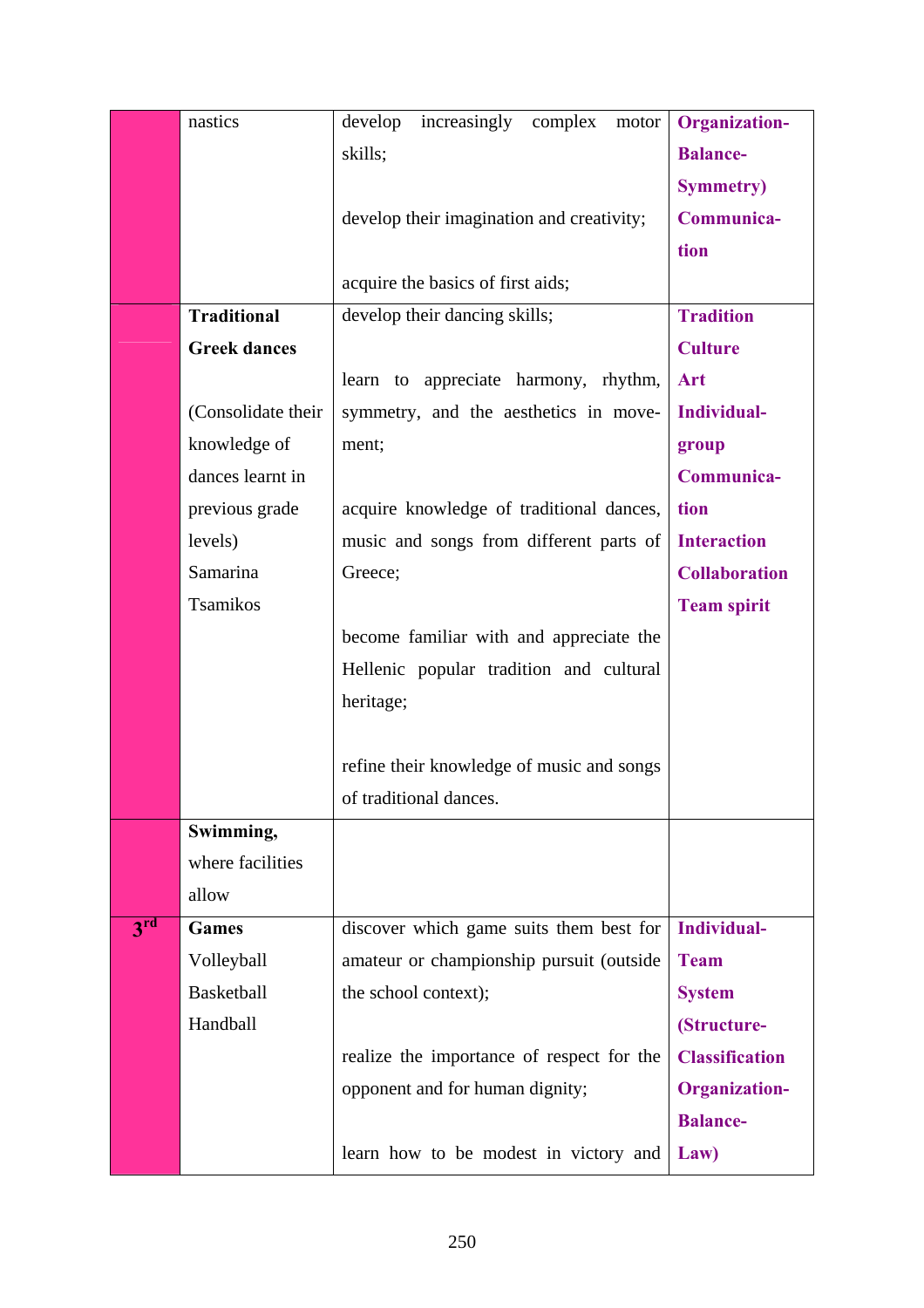|                   | humble in defeat;                           | <b>Change</b>        |
|-------------------|---------------------------------------------|----------------------|
|                   |                                             | <b>Interaction</b>   |
|                   | become aware of the democratic way of       | <b>Collaboration</b> |
|                   | resolving conflict;                         | <b>Team spirit</b>   |
|                   |                                             | <b>Energy</b>        |
|                   | critically appraise negative aspects of     |                      |
|                   | sports and the Olympic Games (doping,       |                      |
|                   | racism, violation of human rights etc);     |                      |
|                   |                                             |                      |
|                   | realize the need for life-long exercise and |                      |
|                   | its positive effects on various body sys-   |                      |
|                   | tems;                                       |                      |
|                   | realize the importance of healthy eating;   |                      |
|                   |                                             |                      |
|                   | be encouraged to take initiatives and be    |                      |
|                   | responsible;                                |                      |
| <b>Athletics</b>  | become familiar with and understand the     | <b>Space-Time</b>    |
| Sprints           | techniques of specific athletic events;     | <b>Change</b>        |
| Long distance     |                                             | (Development-        |
| running           | discover which activity they prefer and     | Growth)              |
| Relay             | take it up later for amateur or champion-   | <b>Interaction</b>   |
| Long jump         | ship pursuit;                               | <b>Collaboration</b> |
| Triple jump       |                                             | <b>Energy</b>        |
| High jump         | develop self-discipline, patience, perse-   |                      |
| Shoot-putting     | verance, courage and strong will;           |                      |
| Javelin through   |                                             |                      |
| Performance       | appreciate the importance of competition    |                      |
|                   | and the value of participation.             |                      |
| <b>Gymnastics</b> | Improve and refine their performance in     | <b>Space-Time</b>    |
| Artistic Gymnas-  | gymnastic activities they were introduced   | <b>System</b>        |
| tics              | to in previous grade levels;                | (Structure-          |
| Rhythmic Gym-     |                                             | <b>Balance-</b>      |
| nastics           | develop self-discipline, patience, perse-   | <b>Symmetry</b> )    |